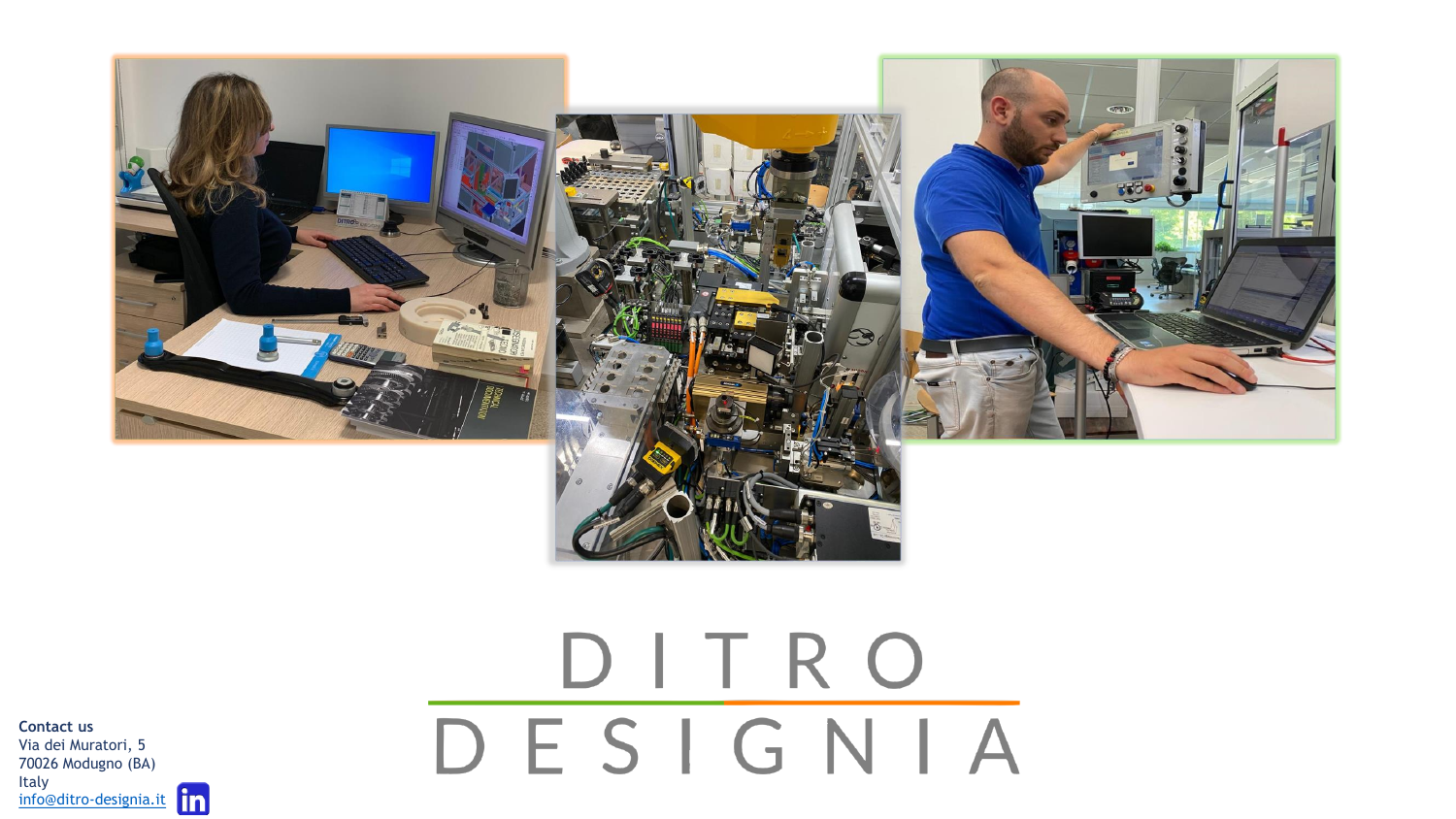We are a group with over 30 years experience in Industrial Automation. Our team is highly specialized in design and construction of automatic machines, assembly lines and robotized isles for automotive industry.

- Feasibility studies
- Mechanical design process (CREO, SOLIDWORKS, SOLIDEDGE)
- Electrical and pneumatic design (E-PLAN, SPAC, SEE ELECTRICAL)
- Construction and assembly
- PLC programming, deep knowledge of Rexroth L40, Beckhoff, Allen BradleySiemens, Beckhoff, Omron,
- Bosch OpCon & OpCon Plus systems
- Robot programming (Comau, Stäubli, ABB, Denso, Kuka)
- HMI panels (TIA Portal)
- Programming frequency converters, servo drive controllers (Rexroth, Unidrive, Schneider)

• Configuration of automation system elements:

data acquisition cards (National Instruments), barcode & QR-code readers (Keyence, Cognex, Balluff, Datalogic), vision systems (Keyence, Cognex, Balluff, Datalogic), RFID systems (Balluff), IO-Link masters (Balluff, IFM), valve island (SMC, Festo, Aventics), gripping systems (Schunk), servo presses (Promess, Kistler), ultrasonic welding devices (Mecasonic), tightness testing systems (ATEQ)

- Creating test and measurement applications in LabVIEW
- Knowledge of different communication protocols (Profibus, Profinet, EtherCAT, IO-Link, TCP/IP)

- Automotive
- Food Packaging
- Pharma
- Aerospace
- Home & Life Style